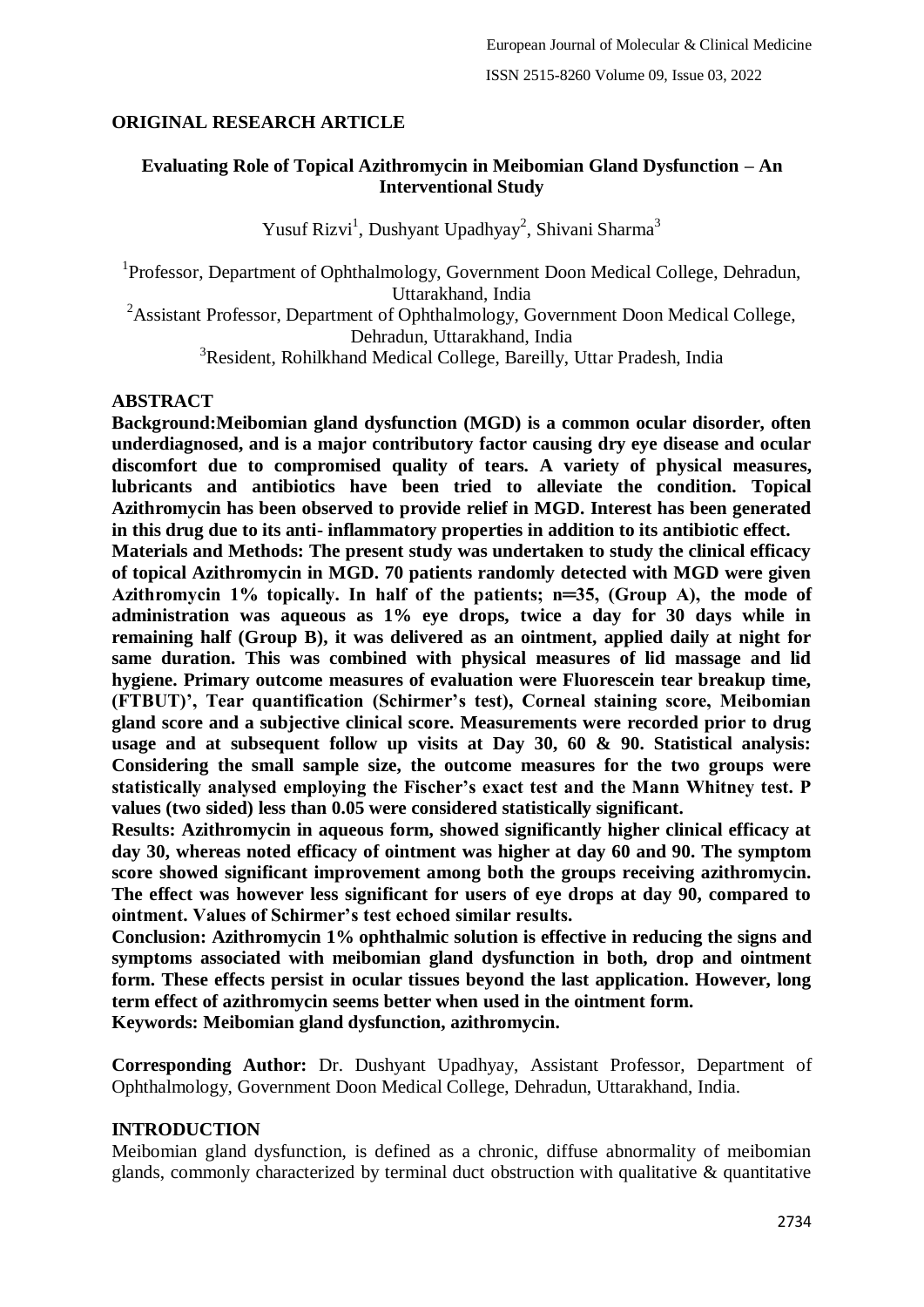changes in glandular secretions. These result in alteration of tear film, symptoms of ocular irritation, clinically apparent inflammation and ocular surface disease.<sup>[1,2]</sup> Even in mild forms it has a significant adverse impact on patient's quality of life. Lipids provisioned to the tear film by these glands retard evaporation of tears from the ocular surface,<sup>[3]</sup> providing a smooth refractive interface to the eye. With MGD, the meibomian gland orifices can become obstructed. Qualitative & quantitative alteration of lipids with advancing age & inflammatory processes frequently cause evaporative dry eye.<sup>[3]</sup> Eventually, all of these changes damage the ocular surface, resulting in ocular discomfort. Hence presence of MGD compromises the quality of vision, ocular comfort and indirectly affects the daily life of an average person.

MGD has remained an understated eye ailment for a long time. High prevalence of MGD among normal patients presenting for routine vision testing was documented many years ago.<sup>[3]</sup> Reports suggest that approximately 60% of Asian populations and 20% of Caucacians suffer from varying grades of MGD.<sup>[3]</sup> Variability in prevalence is also affected by age.<sup>[4]</sup> Nearly 33% of patients below 30 years and above 72% patients above 60 years are reported to suffer from MGD.<sup>[3]</sup>

The term Meibomian gland dysfunction (MGD) is often used synonymously with posterior blepharitis.<sup>[4]</sup> However, posterior blepharitis is meant to describe exclusively the inflammatory conditions of the posterior lid margin.<sup>[1,5]</sup>

The primary goal of management is to reduce or eliminate associated signs and symptoms, to improve patient comfort and to prevent sight threatening complications such as corneal scarring, resulting from infection and inflammation.<sup>[3]</sup> Conventional therapy of MGD includes mechanical options of lid massage & expression, hot compresses and improvement of lid hygiene by use of antiseptics like baby shampoo.<sup>[6,7]</sup> Medical therapy of systemic tetracycline, doxycycline and topical application of antibiotics have met with partial success. It had indirect effect on meibomian gland function by controlling the lid marginal infections that are both initiators and accompaniments of MGD. Introduction of Azithromycin, a bacteriostatic macrolide has however unfolded a paradigm shift in the management of MGD. Besides harboring antibiotic effect, Azithromycin has been reported to have antiinflammatory properties that change the physical properties of secreted meibum.<sup>[7]</sup> Topical effect of Azithromycin as drops in the concentration of 1% & 1.5% administered on a twice daily basis have been incompletely studied & understood. The efficacy in ointment form is even more poorly explored.

Hence this study has been devised to venture into the quantum of the problem of MGD prevalence and measure the clinical efficacy of topical Azithromycin.

## **MATERIALS & METHODS**

The present study was carried out in a multi centric manner at two tertiary eye care centres at Rohilkhand Medical College, Bareilly and Government Doon Medical College, Dehradun. It was designed as a prospective, double blinded, interventional study. Patients attending the Ophthalmology OPD at the two hospitals and detected with MGD, fulfilling the inclusion criteria were included following clearance from respective ethical committees. Relevant history and demographic data was noted on the study proforma that included an Informed consent. Detailed ocular examination was done employing Slit lamp biomicroscopy for anterior segment evaluation. A total of 70 patients were enrolled. Half of these patients were given topical Azithromycin as 1% eye drops in aqueous mode with the drug regime of twice daily application for 30 days. The remaining half received 1% Azithromycin in the ointment form that was applied at bed time for 30 consecutive days.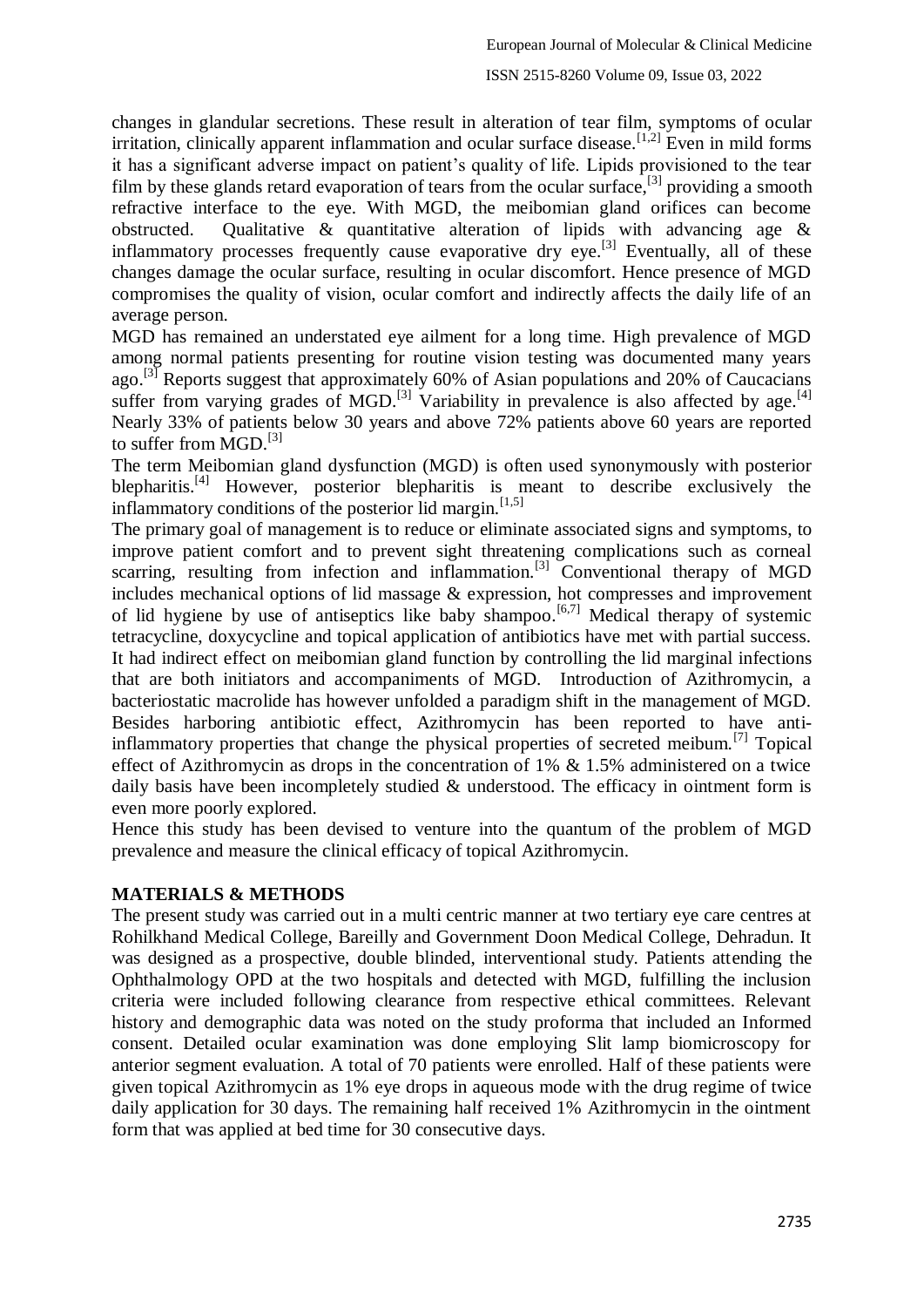**Inclusion criteria:** Patients attending eye OPD, and detected with Meibomian gland dysfunction.

**Exclusion criteria:** Patients with any other existing ocular inflammation or lid disorders, patients with history of ocular trauma, intraocular inflammation or ocular surgery within the previous year, patients allergic to Azithromycin and patients with existing ocular surface disorder.

The ocular surface indices were assessed on the basis of Schirmers test, Fluorescein Tear film breakup time (FTBUT) and Corneal staining.

Schirmers testing was performed without anaesthesia for 5 minutes with the patient's eyes closed. It was performed on the patient's initial visit to obtain baseline data and subsequently at all the follow up visits. Both the reflex and basal secretions were measured. FTBUT was measured using sterile sodium fluorescein strips, which were placed in each eye and the patient was asked to blink several times to ensure the even distribution of fluorescein over the cornea. While looking straight ahead, the tear film was evaluated using cobalt blue filter on a Slit lamp bio-microscope. The FTBUT was defined as the interval between the last complete blink and the first appearance of a dry spot or disruption in the tear film. Corneal fluorescein staining was conducted five minutes after the FTBUT measurements. Five areas of the cornea; the centre, nasal, temporal, superior and inferior regions, were evaluated. The type of staining was graded using following scale: No staining (–) normal, mild- superficial stippling or micro-punctate staining (+), moderate- macro punctate staining (++), severe- numerous coalescent macro punctate areas or patches (+++).

Meibomian gland grading was performed using the standardized scale [Table 1].

| <b>Meibomian gland score</b> | <b>Description of secretions</b> | <b>Digital pressure to express</b> |
|------------------------------|----------------------------------|------------------------------------|
| 0                            | Clear                            | Easily expressed                   |
|                              | Cloudy fluid                     | Easily expressed                   |
|                              | Cloudy fluid                     | Mild pressure                      |
|                              | Cloudy, particulate matter       | Moderate pressure                  |
| 4                            | Thick,<br>tooth paste            | like   Hard pressure               |
|                              | secretion                        |                                    |

**Table 1: Meibomian Gland grading Scale**

Patient's ocular comfort & subjective symptoms were evaluated on a clinical score ranging from 0 to 3. The symptoms enquired included itching, lacrimation  $\&$  foreign body sensation [Table 2].

| <b>Symptom score</b> | <b>Description of score</b> |
|----------------------|-----------------------------|
|                      | None                        |
|                      | Mild                        |
|                      | Moderate                    |
|                      | Severe                      |

**Table 2: Patients subjective symptoms**

Observations were taken at the time of initiation of treatment (Day 0) and subsequently at the end of the treatment (Day 30) and the follow up period (Day 60) and (Day 90).

#### **RESULTS**

70 patients with MGD were included in the study, randomly assorted into 2 groups; the eye drops group – A and the Ointment group -B. There were 37 female patients (52.86% per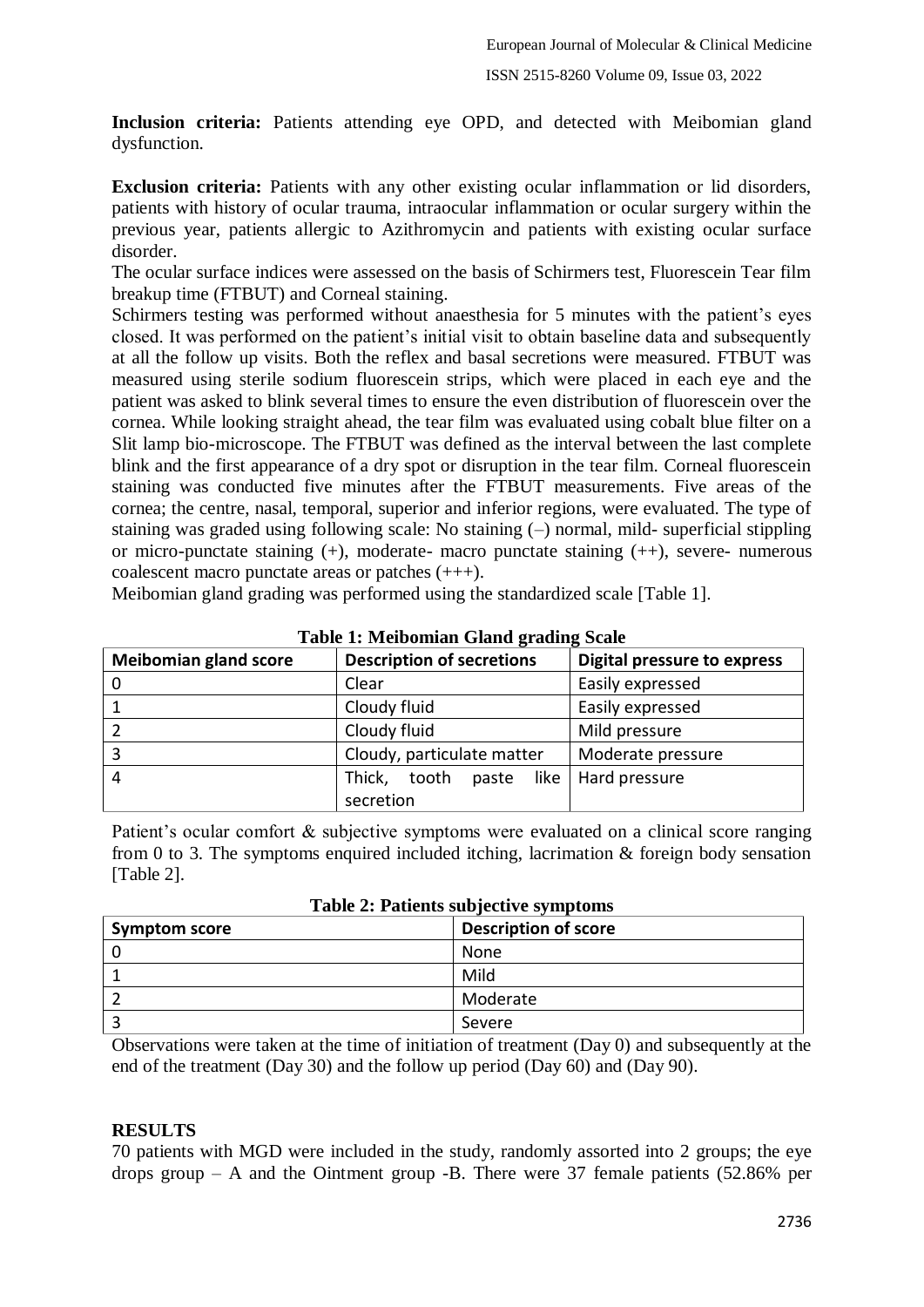cent). Patient's age varied from 40 to 80 years with a mean age of  $62.91 \pm 7.82$  in Group A and  $61.66 \pm 8.43$  in Group B. The prevalence of MGD in the total OPD was noted as  $66\%$ .



**Figure 1: Prevalence of MGD in total patients.**

| Table 3: Comparison of age in years between groups drop and ointment. |                  |                 |                 |                |             |
|-----------------------------------------------------------------------|------------------|-----------------|-----------------|----------------|-------------|
| Age in years                                                          | <b>Drop</b>      | <b>Ointment</b> | <b>Total</b>    | <b>P</b> value | <b>Test</b> |
|                                                                       | $(n=35)$         | $(n=35)$        | $(n = 70)$      |                | performed   |
| $41 - 50$                                                             | $2(5.71\%)$      | 3(8.57%)        | 5(7.14%)        | 0.934          | Fisher's    |
| $51-60$                                                               | 13 (37.14%)      | $14(40\%)$      | 27 (38.57%)     |                | Exact test  |
| 61-70                                                                 | 13 (37.14%)      | 13 (37.14%)     | 26 (37.14%)     |                |             |
| 71-80                                                                 | 7(20%)           | 5(14.29%)       | $12(17.14\%)$   |                |             |
| Total                                                                 | 35 (100%)        | 35 (100%)       | 70 (100%)       |                |             |
| Mean $\pm$ S D                                                        | $62.91 \pm 7.82$ | 61.66<br>$\pm$  | $62.29 \pm 8.1$ | 0.733          | Mann        |
|                                                                       |                  | 8.43            |                 |                | Whitney     |
| Median(IOR)                                                           | $62(58-68)$      | $64(55-67)$     | $62(56-67)$     |                | test; 583.5 |
| Range                                                                 | 48-79            | 41-77           | 41-79           |                |             |

|  | Table 4: Comparison of corneal staining between group drop and ointment. |  |
|--|--------------------------------------------------------------------------|--|
|  |                                                                          |  |

| <b>Corneal</b> | <b>Drop</b> | <b>Ointment</b> | <b>Total</b> | ${\bf P}$ | <b>Test</b> |
|----------------|-------------|-----------------|--------------|-----------|-------------|
| staining       | $(n=35)$    | $(n=35)$        |              | value     | performed   |
| Pre treatment  |             |                 |              |           |             |
|                | 34 (97.14%) | 32 (91.43%)     | 66 (94.29%)  | 0.614     | Fisher      |
| $++$           | 1(2.86%)    | 3(8.57%)        | $4(5.71\%)$  |           | Exact test  |
| Day 30         |             |                 |              |           |             |
|                | 34 (97.14%) | 32 (91.43%)     | 66 (94.29%)  | 0.743     | Fisher's    |
| $^{+}$         | 1(2.86%)    | 1(2.86%)        | 2(2.86%)     |           | Exact test  |
| $++$           | $0(0\%)$    | $2(5.71\%)$     | $2(2.86\%)$  |           |             |
| Day 60         |             |                 |              |           |             |
|                | 34 (97.14%) | 33 (94.29%)     | 67 (95.71%)  | 1.000     | Fisher      |
| $^{+}$         | 1(2.86%)    | $2(5.71\%)$     | 3(4.29%)     |           | Exact test  |
| Day 90         |             |                 |              |           |             |
|                | 34 (97.14%) | 33 (94.29%)     | 67 (95.71%)  | 1.000     | Fisher      |
| $^{+}$         | 1(2.86%)    | $2(5.71\%)$     | 3(4.29%)     |           | Exact test  |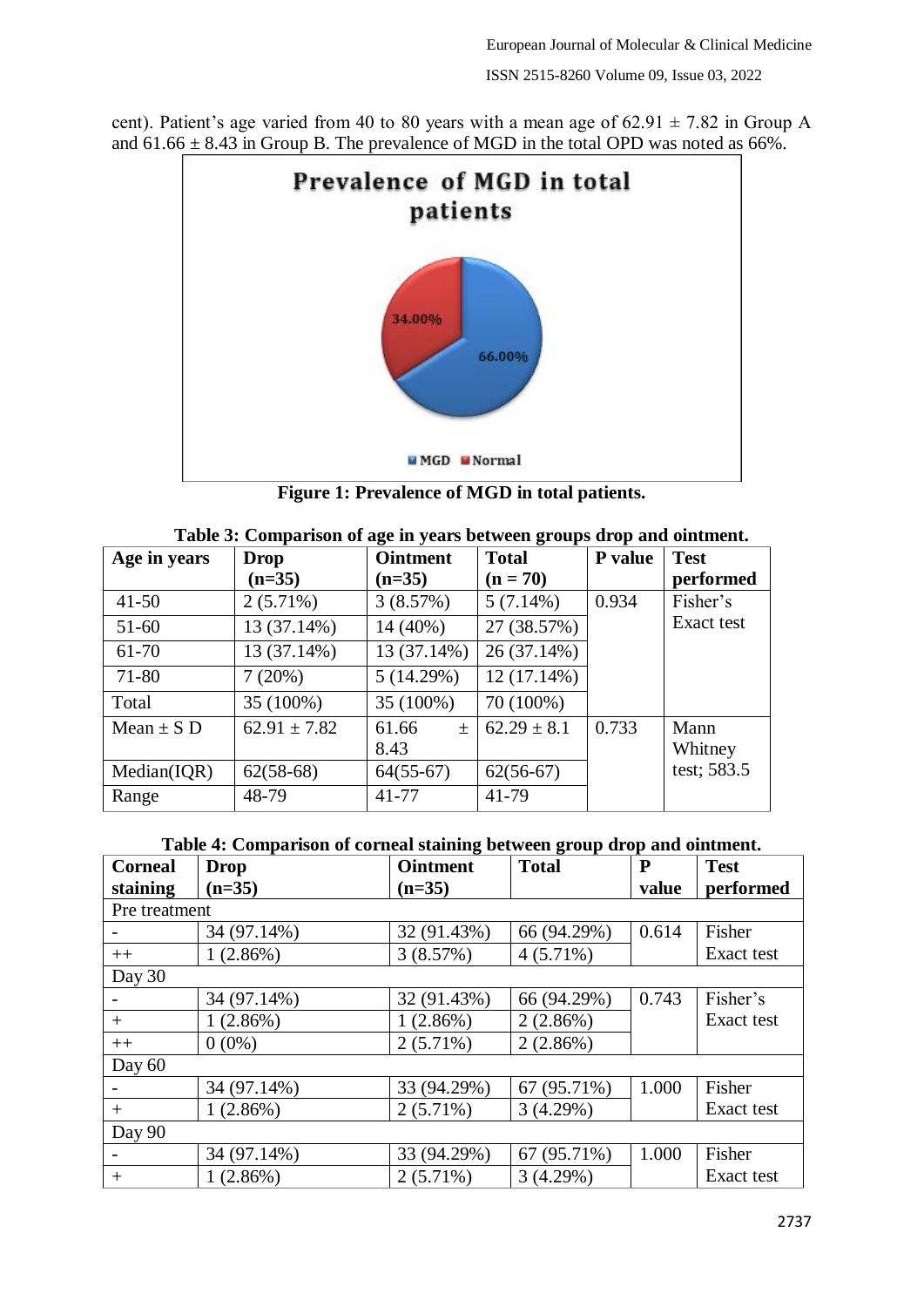| Table 5: Comparison of PTDUT (in seconds) between group drop and omunent |                  |                  |                  |       |              |
|--------------------------------------------------------------------------|------------------|------------------|------------------|-------|--------------|
| FTBUT (in                                                                | <b>Drop</b>      | <b>Ointment</b>  | <b>Total</b>     | P     | <b>Test</b>  |
| seconds)                                                                 | $(n=70)$         | $(n=70)$         |                  | value | performed    |
| Pre treatment                                                            |                  |                  |                  |       |              |
| Mean $\pm$ SD                                                            | $8.4 \pm 2.57$   | $7.9 \pm 2.62$   | $8.15 \pm 2.6$   | 0.199 | Mann         |
| Median (IQR)                                                             | $8(6-10)$        | $7(6-10)$        | $8(6-10)$        |       | Whitney      |
| Range                                                                    | $4 - 14$         | $4 - 15$         | $4 - 15$         |       | test; 2145   |
| Day 30                                                                   |                  |                  |                  |       |              |
| Mean $\pm$ SD                                                            | $17.54 \pm 3.52$ | $15.94 \pm 2.86$ | $16.74 \pm 3.29$ | 0.002 | Mann         |
| Median (IQR)                                                             | $18(15-20)$      | $15(14-18)$      | 16 (14-20)       |       | Whitney      |
| Range                                                                    | $9 - 25$         | $10 - 22$        | $9 - 25$         |       | test;1719    |
| Day 60                                                                   |                  |                  |                  |       |              |
| Mean $\pm$ SD                                                            | $18.47 \pm 3.96$ | $18.57 \pm 2.85$ | $18.52 \pm 3.44$ | 0.887 | Mann         |
| Median(IQR)                                                              | $18(15-22)$      | 19(16-20.25)     | 18 (16-22)       |       | Whitney      |
| Range                                                                    | $9 - 25$         | $15 - 25$        | $9 - 25$         |       | test; 2416.5 |
| Day 90                                                                   |                  |                  |                  |       |              |
| Mean $\pm$ SD                                                            | $18.67 \pm 4.3$  | $19.94 \pm 3.5$  | $19.31 \pm 3.96$ | 0.034 | Mann         |
| Median(IQR)                                                              | $18(15-22)$      | $20(16-22)$      | 20 (16-22)       |       | Whitney      |
| Range                                                                    | $9 - 30$         | $15 - 26$        | $9 - 30$         |       | test;1947.5  |



**Figure - 2**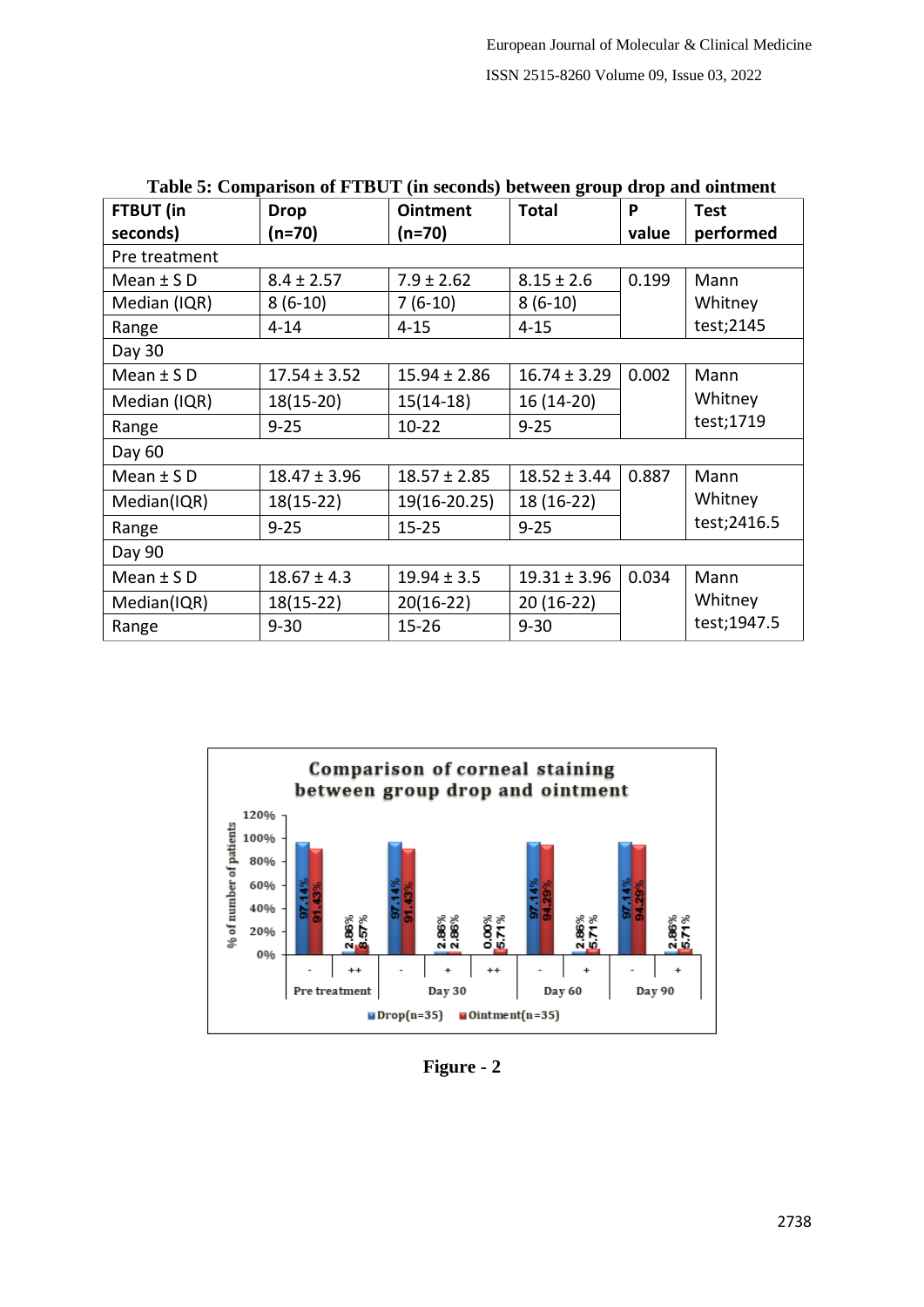ISSN 2515-8260 Volume 09, Issue 03, 2022



**Figure - 3**

| Table 6: Comparison of Schirmer's test (mm) between group drop and ointment |  |
|-----------------------------------------------------------------------------|--|
|                                                                             |  |

J.

| <b>Schirmers</b> | <b>Drop</b>      | <b>Ointment</b>  | <b>Total</b>     | P value | <b>Test</b>          |  |
|------------------|------------------|------------------|------------------|---------|----------------------|--|
| test(mm)         | $(n=35)$         | $(n=35)$         | $(n = 70)$       |         | performed            |  |
| Pre treatment    |                  |                  |                  |         |                      |  |
| Mean $\pm$ SD    | $5.7 \pm 1.33$   | $5.34 \pm 1.57$  | $5.52 \pm 1.46$  | 0.058   | Mann                 |  |
| Median(IQR)      | $5(5-6.75)$      | $5(4-6)$         | $5(5-6)$         |         | Whitney              |  |
| Range            | $3-8$            | $2 - 9$          | $2 - 9$          |         | test;2011.5          |  |
| Day 30           |                  |                  |                  |         |                      |  |
| Mean $\pm$ SD    | $15.37 \pm 3.54$ | $13.37 \pm 3.74$ | $14.37 \pm 3.76$ | 0.001   | Mann                 |  |
| Median(IQR)      | $15(13-18)$      | $14(11-15)$      | $15(12-16)$      |         | Whitney<br>test;1675 |  |
| Range            | $9 - 24$         | $7 - 24$         | $7 - 24$         |         |                      |  |
| Day 60           |                  |                  |                  |         |                      |  |
| Mean $\pm$ SD    | $16.44 \pm 3.78$ | $16.17 \pm 2.47$ | $16.31 \pm 3.18$ | 0.578   | Mann                 |  |
| Median(IQR)      | $16(14-20)$      | $15(15-18)$      | $15(15-18)$      |         | Whitney              |  |
| Range            | $9 - 25$         | $12 - 24$        | $9 - 25$         |         | test;2320            |  |
| Day 90           |                  |                  |                  |         |                      |  |
| Mean $\pm$ SD    | $16.63 \pm 4.21$ | $17.4 \pm 2.37$  | $17.01 \pm 3.42$ | 0.064   | Mann                 |  |
| Median(IQR)      | $16(14-20)$      | $17.5(15.75-18)$ | $16(15-20)$      |         | Whitney              |  |
| Range            | $9 - 30$         | 14-24            | $9 - 30$         |         | test; 2012.5         |  |
|                  |                  |                  |                  |         |                      |  |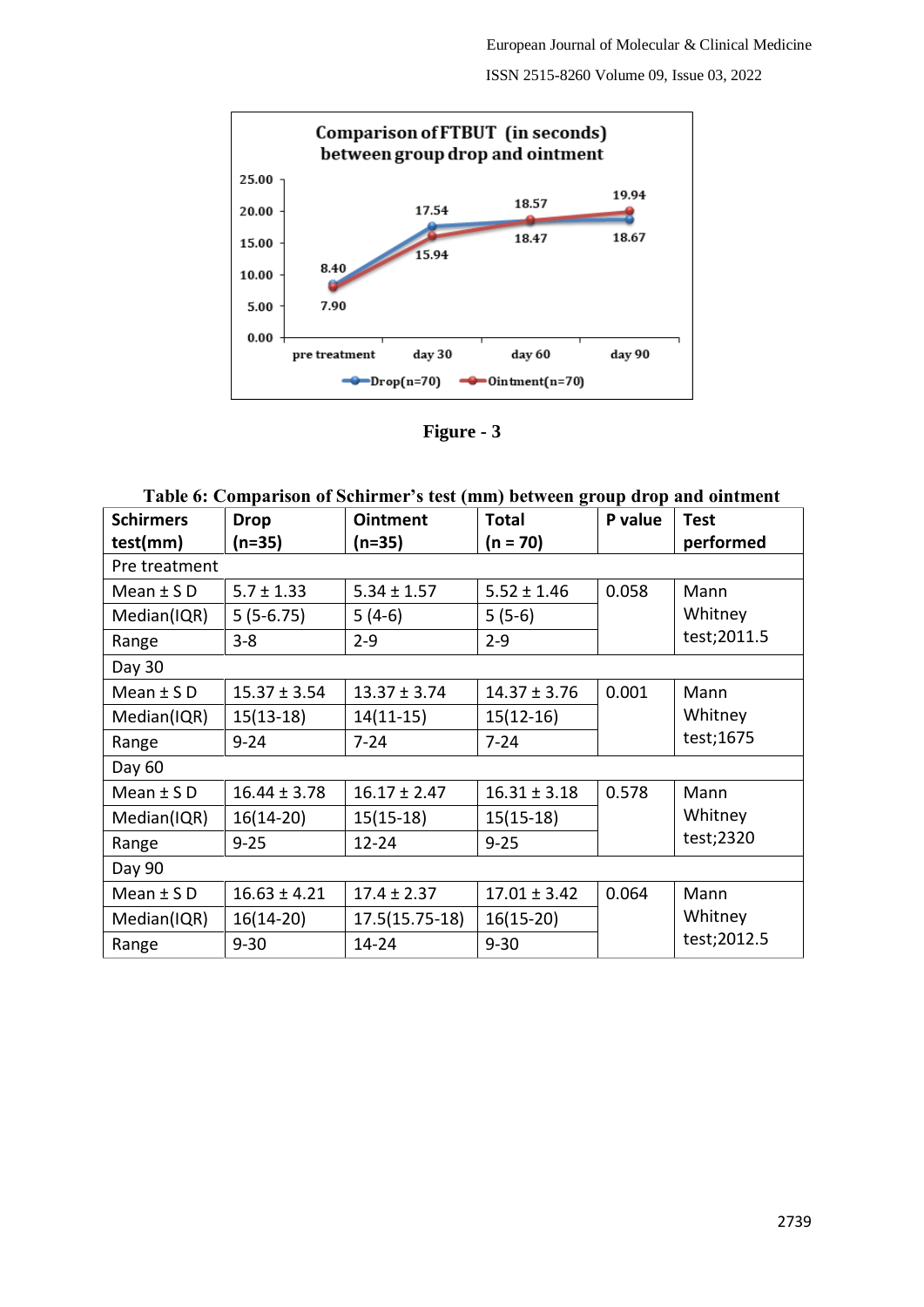ISSN 2515-8260 Volume 09, Issue 03, 2022



**Figure - 4**

| <b>Meibomian</b><br>gland score | <b>Drop</b><br>$(n=35)$ | <b>Ointment</b><br>$(n=35)$ | <b>Total</b><br>$(n = 70)$ | P<br>value | <b>Test</b><br>performed |  |
|---------------------------------|-------------------------|-----------------------------|----------------------------|------------|--------------------------|--|
| Pre treatment                   |                         |                             |                            |            |                          |  |
| Mean $\pm$ S D                  | $2.54 \pm 0.65$         | $2.71 \pm 0.74$             | $2.63 \pm 0.7$             | 0.1        | Mann                     |  |
| Median(IQR)                     | $3(2-3)$                | $3(2-3)$                    | $3(2-3)$                   |            | Whitney                  |  |
| Range                           | $1-4$                   | $1-4$                       | $1-4$                      |            | test;2092                |  |
| Day 30                          |                         |                             |                            |            |                          |  |
| Mean $\pm$ S D                  | $1.34 \pm 0.63$         | $1.71 \pm 0.78$             | $1.53 \pm 0.73$            | 0.004      | Mann                     |  |
| Median( IQR)                    | $1(1-2)$                | $2(1-2)$                    | $1(1-2)$                   |            | Whitney<br>test;1828     |  |
| Range                           | $0 - 3$                 | $0 - 3$                     | $0 - 3$                    |            |                          |  |
| Day 60                          |                         |                             |                            |            |                          |  |
| Mean $\pm$ S D                  | $0.74 \pm 0.7$          | $0.91 \pm 0.61$             | $0.83 \pm 0.66$            | 0.094      | Mann                     |  |
| Median(IQR)                     | $1(0-1)$                | $1(1-1)$                    | $1(0-1)$                   |            | Whitney                  |  |
| Range                           | $0 - 2$                 | $0 - 2$                     | $0 - 2$                    |            | test;2090                |  |
| Day 90                          |                         |                             |                            |            |                          |  |
| Mean $\pm$ S D                  | $0.63 \pm 0.73$         | $0.57 \pm 0.6$              | $0.6 \pm 0.67$             | 0.845      | Mann                     |  |
| Median( IQR)                    | $0(0-1)$                | $1(0-1)$                    | $0.5(0-1)$                 |            | Whitney                  |  |
| Range                           | $0 - 2$                 | $0 - 2$                     | $0 - 2$                    |            | test;2408                |  |

**Table 7: Comparison of meibomian gland score between group drop and ointment**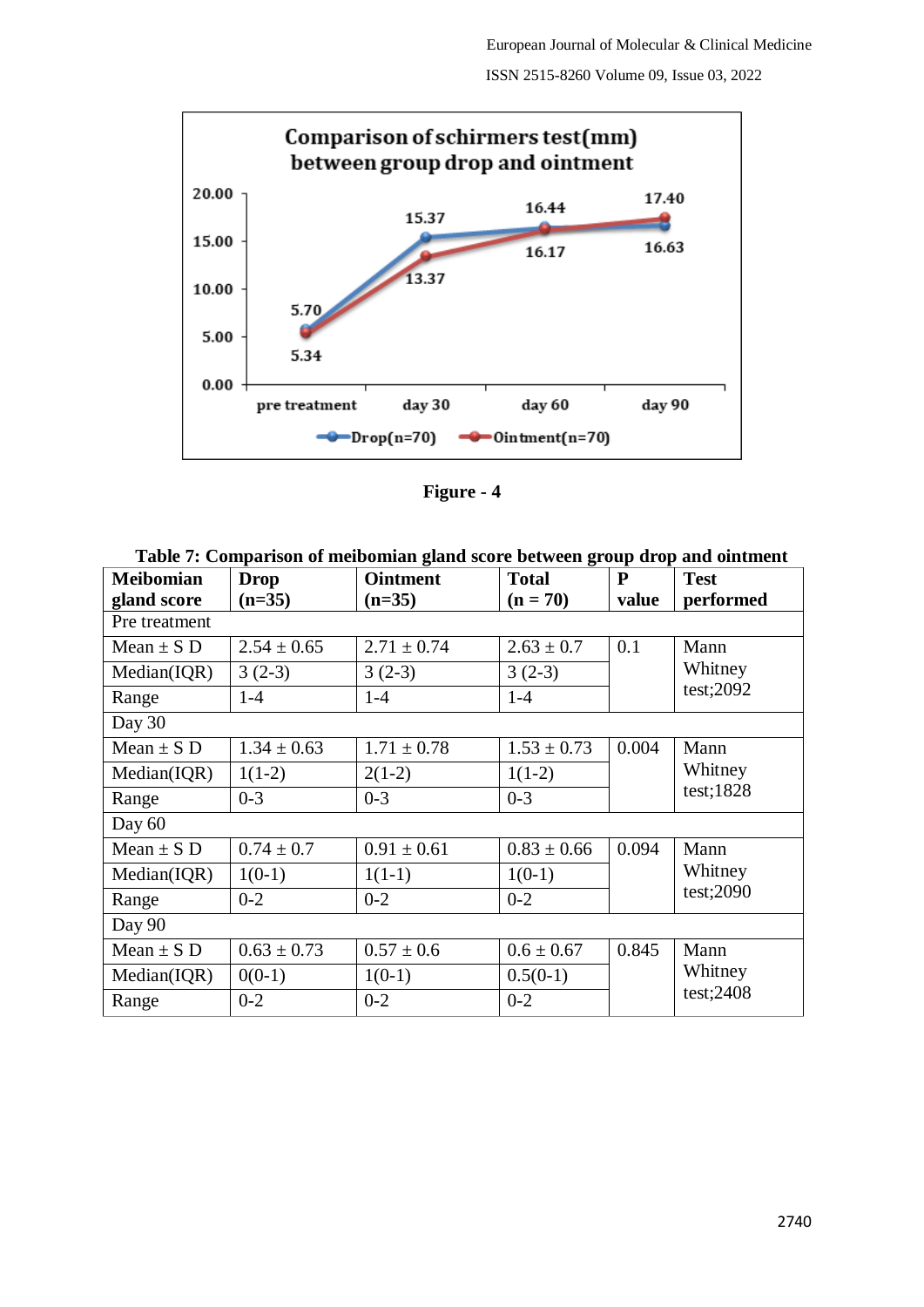

| ршт |  |
|-----|--|
|-----|--|

| Table 8: Comparison of clinical score between group drop and ointment |                 |                 |                 |       |                         |  |
|-----------------------------------------------------------------------|-----------------|-----------------|-----------------|-------|-------------------------|--|
| <b>Clinical score</b>                                                 | <b>Drop</b>     | <b>Ointment</b> | <b>Total</b>    | P     | <b>Test</b>             |  |
|                                                                       | $(n=70)$        | $(n=70)$        |                 | value | performed               |  |
| Pre treatment                                                         |                 |                 |                 |       |                         |  |
| Mean $\pm$ S D                                                        | $8.13 \pm 2.01$ | $8.44 \pm 1.95$ | $8.29 \pm 1.98$ | 0.359 | Mann                    |  |
| Median(IQR)                                                           | $8(7-10)$       | $8(7-10)$       | $8(7-10)$       |       | Whitney                 |  |
| Range                                                                 | $5 - 12$        | $4 - 12$        | $4 - 12$        |       | test; 2233.5            |  |
| Day 30                                                                |                 |                 |                 |       |                         |  |
| Mean $\pm$ S D                                                        | $4.01 \pm 1.39$ | $4.79 \pm 1.76$ | $4.4 \pm 1.63$  | 0.056 | Mann                    |  |
| Median(IQR)                                                           | $4(4-5)$        | $4(3-6)$        | $4(3-5)$        |       | Whitney<br>test; 2003.5 |  |
| Range                                                                 | $0 - 7$         | $2 - 8$         | $0 - 8$         |       |                         |  |
| Day $60$                                                              |                 |                 |                 |       |                         |  |
| Mean $\pm$ S D                                                        | $2.66 \pm 1.39$ | $2.84 \pm 1.67$ | $2.75 \pm 1.54$ | 0.639 | Mann                    |  |
| Median(IQR)                                                           | $3(2-3)$        | $3(2-5)$        | $3(2-4)$        |       | Whitney                 |  |
| Range                                                                 | $0 - 6$         | $0 - 5$         | $0 - 6$         |       | test; 2340.5            |  |
| Day 90                                                                |                 |                 |                 |       |                         |  |
| Mean $\pm$ S D                                                        | $2.51 \pm 1.5$  | $1.83 \pm 1.54$ | $2.17 \pm 1.55$ | 0.008 | Mann                    |  |
| Median(IQR)                                                           | $3(1-3)$        | $1(1-3)$        | $2(1-3)$        |       | Whitney                 |  |
| Range                                                                 | $0 - 6$         | $0 - 5$         | $0 - 6$         |       | test;1831               |  |

| Table 8: Comparison of clinical score between group drop and ointment |  |  |  |  |
|-----------------------------------------------------------------------|--|--|--|--|
|-----------------------------------------------------------------------|--|--|--|--|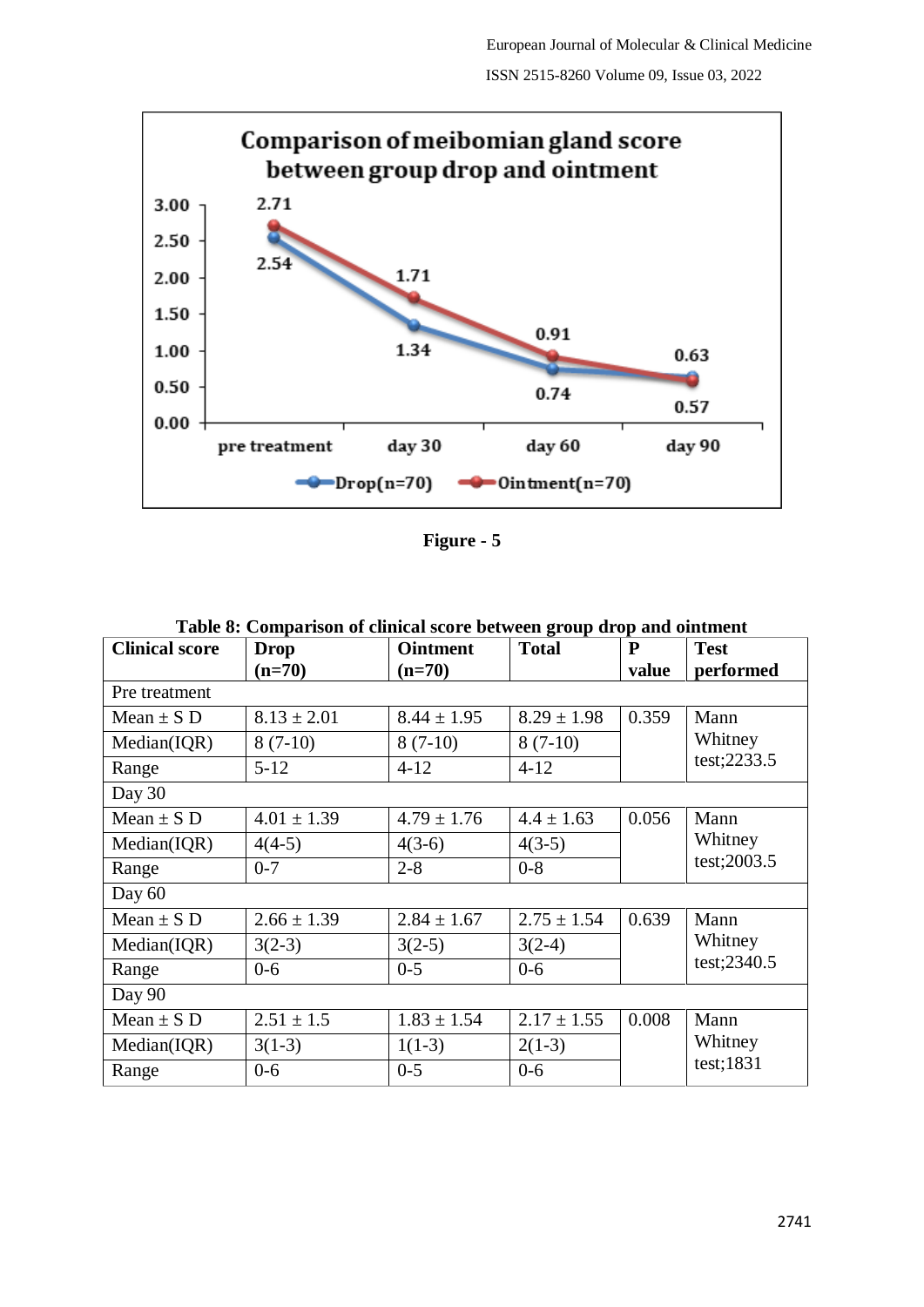

**Figure - 6**

|                      | Table 21 Comparison of symptom score between group arop and omenent |                 |                 |       |                 |  |  |  |  |
|----------------------|---------------------------------------------------------------------|-----------------|-----------------|-------|-----------------|--|--|--|--|
| <b>Symptom score</b> | <b>Drop</b>                                                         | <b>Ointment</b> | <b>Total</b>    | P     | <b>Test</b>     |  |  |  |  |
|                      | (n=70)                                                              | $(n=70)$        |                 | value | performed       |  |  |  |  |
| Pre treatment        |                                                                     |                 |                 |       |                 |  |  |  |  |
| Mean $\pm$ SD        | $5.31 \pm 1.15$                                                     | $5.6 \pm 1.37$  | $5.46 \pm 1.27$ | 0.201 | Mann<br>Whitney |  |  |  |  |
| Median(IQR)          | $5(5-6)$                                                            | $6(5-7)$        | $5.5(5-6)$      |       |                 |  |  |  |  |
| Range                | $3 - 7$                                                             | $3 - 8$         | $3 - 8$         |       | test;2152       |  |  |  |  |
| Day 30               |                                                                     |                 |                 |       |                 |  |  |  |  |
| Mean $\pm$ SD        | $2.37 \pm 0.76$                                                     | $2.91 \pm 1.14$ | $2.64 \pm 1$    | 0.004 | Mann<br>Whitney |  |  |  |  |
| Median(IQR)          | $2(2-3)$                                                            | $3(2-4)$        | $2.5(2-3)$      |       |                 |  |  |  |  |
| Range                | $0 - 4$                                                             | $1 - 5$         | $0 - 5$         |       | test;1812       |  |  |  |  |
| Day 60               |                                                                     |                 |                 |       |                 |  |  |  |  |
| Mean ± Stdev         | $1.49 \pm 0.78$                                                     | $1.51 \pm 0.88$ | $1.5 \pm 0.83$  | 0.927 | Mann<br>Whitney |  |  |  |  |
| Median(IQR)          | $1(1-2)$                                                            | $1(1-2)$        | $1(1-2)$        |       |                 |  |  |  |  |
| Range                | $0 - 3$                                                             | $0 - 3$         | $0 - 3$         |       | test; 2430      |  |  |  |  |
| Day 90               |                                                                     |                 |                 |       |                 |  |  |  |  |
| Mean $\pm$ SD        | $1.46 \pm 0.77$                                                     | $0.97 \pm 0.78$ | $1.21 \pm 0.81$ | 0.000 | Mann            |  |  |  |  |
| Median(IQR)          | $1(1-2)$                                                            | $1(0-1)$        | $1(1-2)$        | 5     | Whitney         |  |  |  |  |
| Range                | $0 - 3$                                                             | $0 - 3$         | $0 - 3$         |       | test;1682       |  |  |  |  |

**Table 9: Comparison of symptom score between group drop and ointment**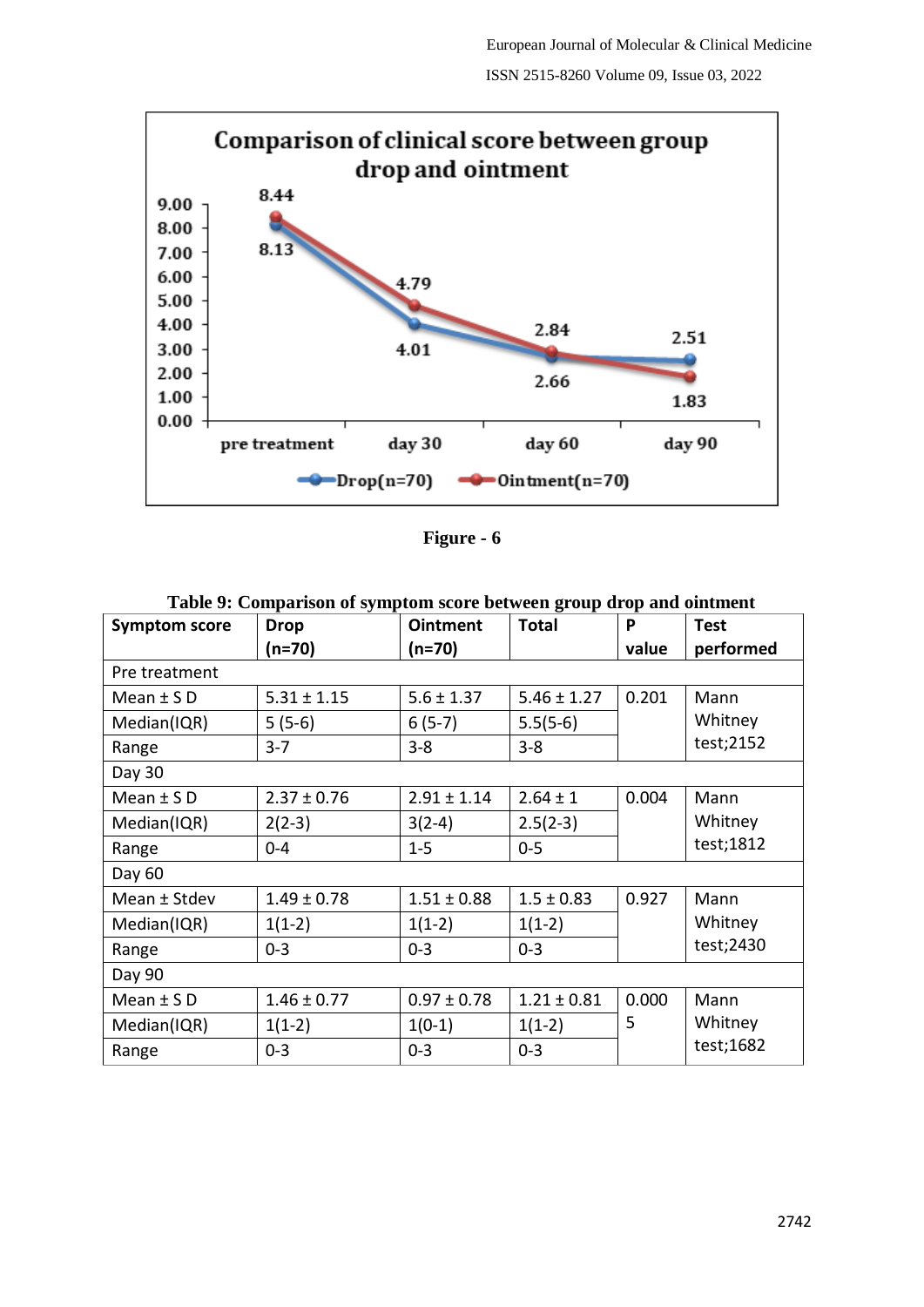

**Figure - 7**

### **DISCUSSION**

The present study analysed the subjective and objective parameters of MGD by using, tear quantification, ocular surface (FTBUT, corneal staining) and meibomian and clinical scores. Drug intervention sought to assess the alleviation of symptoms, enhancement of ocular surface parameters and overall improvement in eye comfort. Also a novel attempt was made to compare the impact of Azithromycin in MGD treatment when used in different physical forms.

While corneal staining seemed unchanged in both the study groups (p value > 0.05), the FTBUT values showed significant increase at day 30 ( $p<0.05$ ). This correlates well with previous studies.<sup>[3-6]</sup> Most studies however report marked decrease in corneal staining at day 30. In comparison between Azithromycin eye drop and ointment group, significant difference was seen in increase in FTBUT at day 30 ( $p<0.05$ ) with higher mean values for drops group; 10 secs (8-10.75) being significantly higher as compared to eye ointment 8 secs (7-9.75). The difference in FTBUT values was higher in Ointment group at day 60 & 90 as compared to the drops group.

Significant increase was seen in Schirmer's values at day 30 (p value<.05) for both groups which was in accordance with previous studies.<sup>[7,8]</sup> Shirmer's values were significantly higher for drops group at day 30; 10 mm(8-11.75) as compared to eye ointment  $9mm(6-10)$ . The trend was reversed in favour of ointment group at day 60 & 90.

Significant decrease was seen in meibomian gland score at day 30(p value<.05) which correlates well with studies by Opitz, D et al.<sup>[8]</sup> Comparison of decrease in meibomian gland score between the two groups in the present study showed significant decrease in score at day 30 as compared to pre-treatment for both groups (p value <.05). The difference in group eye drop was significantly higher than eye ointment at day 30 & 60. This trend of improvement in Meibomian score continued for both groups in a sustained manner. However a significant improvement of the score was noted in favour of subjects in the ointment group at Day 90 in comparison with those being administered the eye drops (p value  $< .05$ ).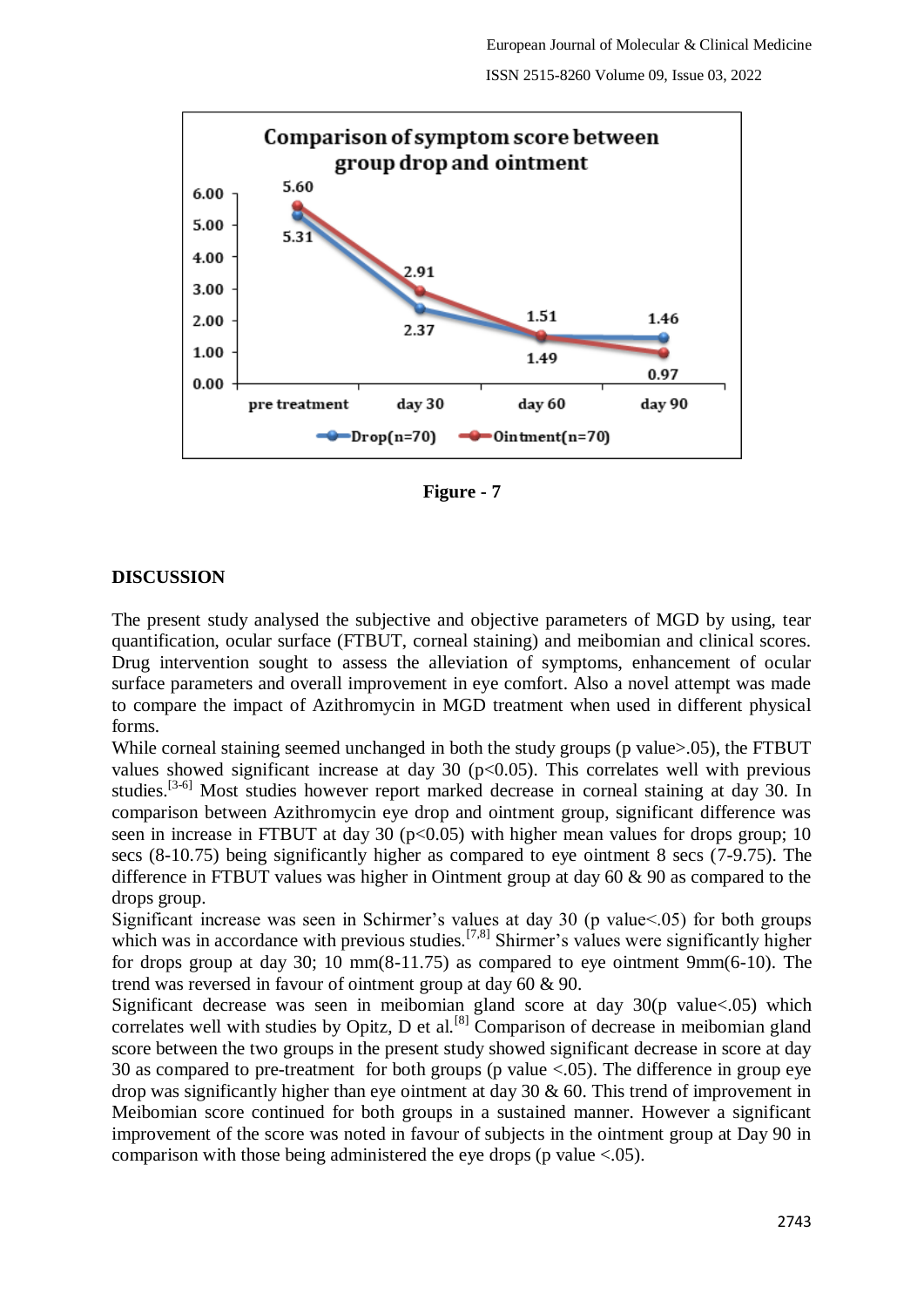In our study statistically significant improvements from baseline in Clinical score was seen at day 30 and persisted for 60 days (p value<.05). Most of the studies did not conduct a longer follow up, however Haque et al,  $[15]$  showed improvement in clinical score, at day 29 that persisted for 45 days.

While evaluating clinical score of the two groups (eye drop and ointment), a significant difference was seen for both groups at day 30. Significant differences were also noted at day 60 & 90 for each group.

Median (IQR) decrease in clinical score at day 60 as compared to day 30 with ointment administration was 2, day 90 as compared to day 60 was 1 respectively. This was significantly higher compared to alterations in clinical score in the eye drop group at day 60 & 90 which was 1& 0 respectively.

Decrease in symptom score at day 30 was higher among the patients receiving eye drops as compared to eye ointment. Significant decrease in symptom score was also seen among the patients receiving eye ointment compared to eye drop at day 60 and day 90 of follow up (p value <.05) Median (IQR) decrease in symptom score at day 60 and day 90 among the patients receiving eye ointment was 1(1-2) and 1(0-1) which was significantly higher than the patients receiving eye drops which was  $1(1-1)$ ,  $0(0-0)$  at day 60 and day 90 respectively.

In the current study Azithromycin in both forms showed significant improvement in MGD in most of the parameters. However, the effect of eye drop was more significant at day 30, while a sustained effect was seen in the ointment group for longer follow up periods (Day 60 & 90). We hypothesize that this may be due to the fact that eye drops has an aqueous base which may have better anti-microbial effect and therefore provide early relief whereas ointment with a paraffin base has prolonged action which may prove beneficial in long run.

#### **CONCLUSION**

Azithromycin 1% was found effective in reducing the signs and symptoms associated with meibomian gland dysfunction when used topically in both, drop and ointment forms. Also the effect persisted in ocular tissues beyond the last application. However, long term effect of azithromycin was better in the ointment form. Since azithromycin has dual action i.e. antibacterial and anti-inflammatory hence both the actions appear to work synergistically to suppress inflammation, improve the meibomian gland secretions and tear film quality.

#### **REFERENCES**

- 1. Balci, O. and Gulkilik, G. (2017). Assessment of efficacy of topical azithromycin 1.5 per cent ophthalmic solution for the treatment of meibomian gland dysfunction. Clinical and Experimental Optometry.2018;101:18-22.
- 2. Foulks G, Nichols K, Bron A, Holland E, McDonald M, Nelson J. Improving Awareness, Identification, and Management of Meibomian Gland Dysfunction. Ophthalmology. 2012;119(10):S1-S12.
- 3. Geerling, G., Baudouin, C., Aragona, P., Rolando, M., Boboridis, K., Benítez-del-Castillo, J., Akova, Y., Merayo-Lloves, J., Labetoulle, M., Steinhoff, M. and Messmer, E. (2017). Emerging strategies for the diagnosis and treatment of meibomian gland dysfunction: Proceedings of the OCEAN group meeting. The Ocular Surface.2017;15:179-192.
- 4. Geerling G, Tauber J, Baudouin C et al.The International Workshop on Meibomian Gland Dysfunction: Report of the Subcommittee on Management and Treatment of Meibomian Gland Dysfunction. Invest Ophthalmol Vis Sci 2011;52: 2050–2064.
- 5. Nichols K, Foulks G, Bron A, Glasgow B, Dogru M, Tsubota K et al. The International Workshop on Meibomian Gland Dysfunction: Executive Summary. Investigative Opthalmology& Visual Science. 2011;52(4):1922.